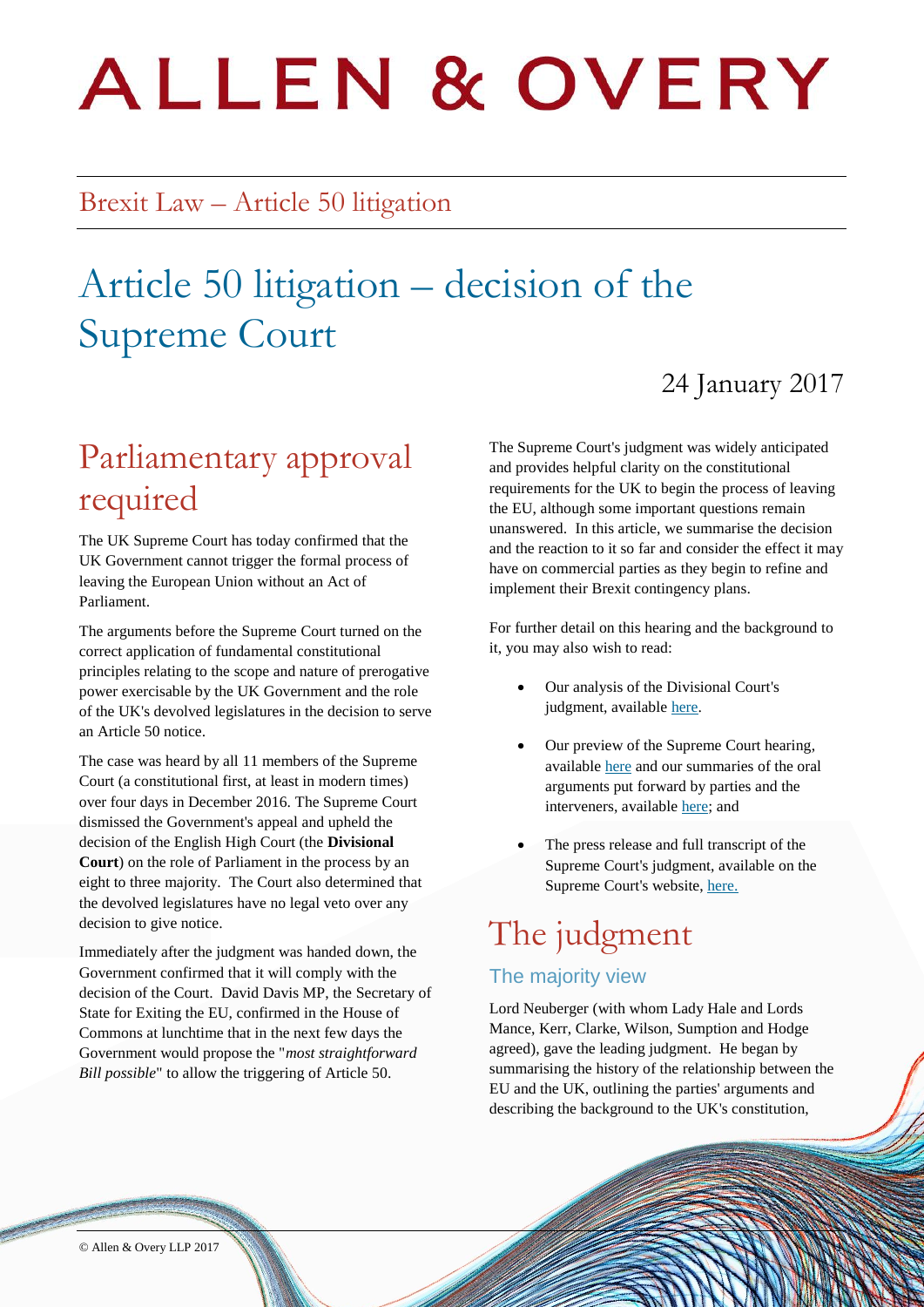which he described as having developed over time in "*a pragmatic as much as in a principled way, through a combination of statutes, events, conventions, academic writings and judicial decisions*". Among other things, Lord Neuberger discussed the role of the King in meetings of his Council in the 11th Century, the Case of Proclamations (1610) and the Bill of Rights in 1689. He noted that Parliamentary sovereignty is a fundamental principle and that the prerogative encompasses the *residue* of powers which remain vested in the Crown, and which are now exercisable by the Executive, provided that the exercise is consistent with Parliamentary legislation. He also noted that, consistently with Parliamentary sovereignty, a prerogative power, however well established, may be curtailed or abrogated by statute and that it is a fundamental principle of the UK constitution that, unless primary legislation permits it, the prerogative does not enable ministers to change statute law or common law.

Lord Neuberger then commented on the status and effect of the European Communities Act 1972 (**ECA 1972**). He said that the ECA 1972 provided for a new constitutional process for making law in the UK. It authorised a dynamic process by which, without further primary legislation, EU law becomes a source of UK law and takes precedence over domestic sources of UK law, including statutes. Thus the ECA 1972 is "*the conduit pipe*" by which EU law is introduced into domestic law, rather than the originating source of that law. Accordingly it is a statute with a constitutional character.

Turning to the nub of the issue before the Court, it was the majority's view that Parliament endorsed and gave effect to the UK's membership of the EU in the ECA 1972 in a way which was inconsistent with the future exercise by ministers of any prerogative power to withdraw from the EU Treaties. Specifically, the majority considered that:

 "…*the fact that EU law will no longer be part of UK domestic law if the United Kingdom withdraws from the EU Treaties does not mean that Parliament contemplated or intended that ministers could cause the United Kingdom to withdraw from the EU Treaties without prior Parliamentary approval. There is a vital difference between changes in domestic law resulting from variations in the content of EU law arising from new EU legislation, and changes in domestic law resulting from withdrawal by the United Kingdom from the* 

*European Union. The former involves changes in EU law, which are then brought into domestic law through section 2 of the 1972 Act. The latter involves a unilateral action by the relevant constitutional bodies which effects a fundamental change in the constitutional arrangements of the United Kingdom.*"

- Although the ECA 1972 provided for the application of EU law as it stands from time to time in domestic law, it did not follow from this that prerogative powers could be used to withdraw from the Treaties and so "*cut off the source of EU law entirely.*"
- "*A complete withdrawal represents a change which is different not just in degree but in kind from the abrogation of particular rights, duties or rules derived from EU law. It will constitute as significant a constitutional change as that which occurred when EU law was first incorporated in domestic law by the 1972 Act. And, if Notice is given, this change will occur irrespective of whether Parliament repeals the 1972 Act. It would be inconsistent with longstanding and fundamental principle for such a far-reaching change to the UK constitutional arrangements to be brought about by ministerial decision or ministerial action alone. All the more so when the source in question was brought into existence by Parliament through primary legislation, which gave that source an overriding supremacy in the hierarchy of domestic law sources.*"

The majority therefore found that such a major change to UK constitutional arrangements could only be effected by Parliamentary legislation and that this conclusion appeared to follow "*from the ordinary application of basic concepts of constitutional law to the present issue*."

They went on to consider and reject the more specific and subsidiary arguments put forward by the Government in relation to the ECA 1972, and to reject arguments based on the effect of legislation and events since 1972.

The majority then turned to the question of the form that the legislation approving the service of an Article 50 notice should take. They held that this was entirely a matter for Parliament, noting that "*the fact that Parliament may decide to content itself with a very brief*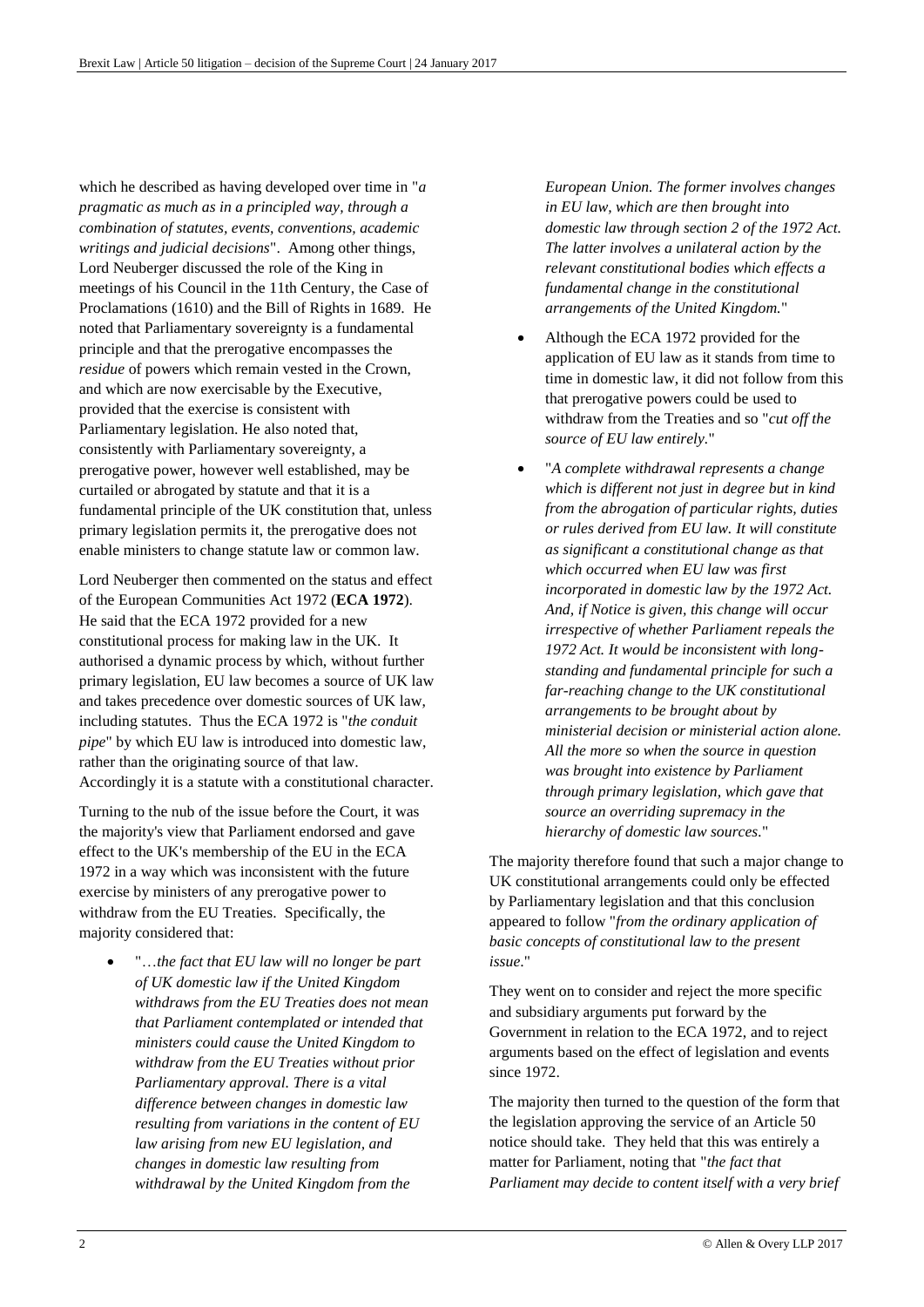*statute is nothing to the point. There is no equivalence between the constitutional importance of a statute, or any other document, and its length or complexity.*"

#### The dissenters

Each of the dissenting Justices (Lords Reed, Carnwath and Hughes) delivered separate judgments, but came to the same conclusion in relation to scope of the ECA 1972. In their view, the effect of Parliament's inclusion of EU law into domestic law under the ECA 1972 is inherently conditional on the UK remaining a member of the EU, and therefore does not affect the exercise of prerogative powers in respect of the UK's membership. Accordingly, they would have allowed the Government's appeal.

#### No "legal veto" for devolved legislatures

The Supreme Court confirmed (unanimously) that it was "*not a legal requirement*" to seek or obtain the consent of the devolved legislatures in Scotland, Wales or Northern Ireland. The Court concluded that the "Sewel Convention" under which the Westminster Parliament will "*not normally legislate with regard to devolved matters*" without the consent of the relevant devolved legislature was merely a "*political restriction on the UK Parliament*", notwithstanding that it now, at least as far as Scotland is concerned, appears in the Scotland Act.

Rejecting arguments from the Scottish Government and the Northern Irish claimants, the Justices said that they are "*neither the parents nor the guardians of political conventions; they are merely observers*". While they could recognise the operation of the convention, they "*cannot give legal rulings on its operation or scope*" because it "*does not lie within the constitutional remit of the judiciary*".

# Implications for commercial parties

#### Political dimension and timing

As indicated in our bulletin on the Divisional Court's judgment, the immediate practical significance of this decision for commercial parties lies in its potential to delay the commencement of the Brexit process.

The Prime Minister has repeatedly indicated that the Government intends to serve an Article 50 notice by the end of March this year. The House of Commons itself

also passed a resolution on 7 December 2016, which, according to the Court, resolved to recognise that the House should respect the wishes of the UK as expressed in the referendum and to call on the Government to invoke Article 50 by 31 March. This morning's decision makes it clear that, before that can happen, the Government will have to complete the process of obtaining Parliamentary approval via a formal Act of Parliament.

The passage of an Act of Parliament requires multiple readings, debates and votes in both Houses of Parliament. As previously discussed, this is achievable by the end of March, provided there is sufficient Parliamentary support. In Parliament this afternoon David Davis MP announced that the Government would "*within days*" introduce the "*most straightforward Bill possible*" to comply with the Supreme Court's ruling and authorise the service of an Article 50 notice. He also reiterated that, irrespective of the need for legislation, it was still the Government's intention to stick to it's proposed timetable. It is clear, therefore, that Government intends to move quickly.

Political commentators have reported that it is very unlikely that the number of Members of Parliament voting against the Bill will be large enough to prevent the legislation being passed and, if the December resolution by the House of Commons is anything to go by, there does seem to be political will to trigger the process sooner rather than later.

However, Sir Keir Starmer QC MP (the Labour Party's Shadow Brexit Secretary) today stated that, while his party will not seek to frustrate the process of leaving the EU, it will seek to propose amendments to the Article 50 Bill with a view to ensuring proper scrutiny of the Government's plans. Other opposition parties have also indicated they intend to propose amendments, including the Scottish National Party, which announced that it expects to propose fifty "*substantive*" amendments. If there are lengthy debates on proposed amendments to the legislation, this could still potentially derail the Government's timetable.

In any case, the increased scrutiny of the Government's plans that will inevitably occur in the Parliamentary debates may give observers further clues as to the UK's negotiating position and objectives and hence the potential shape of the final deal.

Indeed, in commenting on potential amendments to the Bill today, Sir Keir Starmer QC MP called for the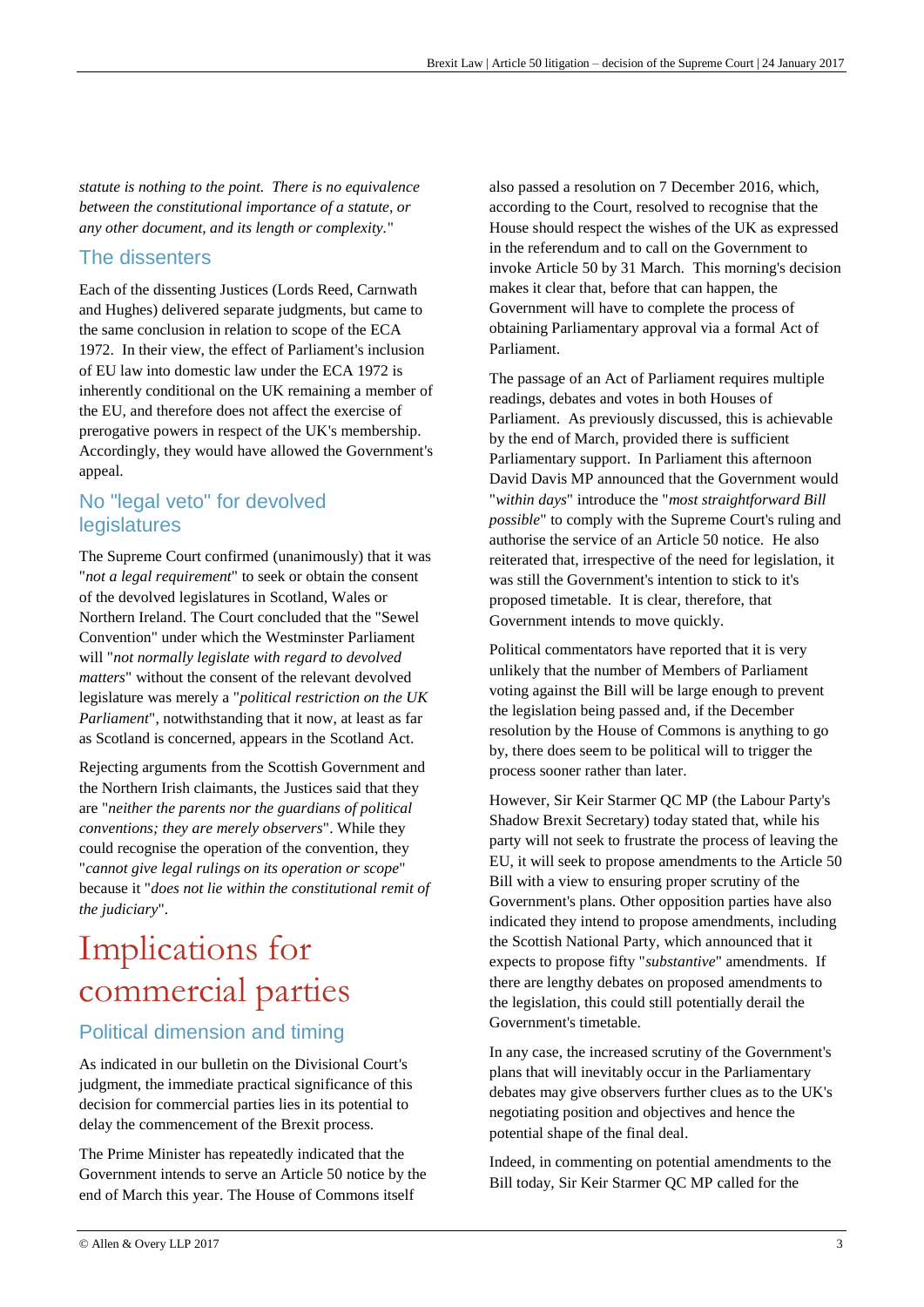Government to bring forward a White Paper (ie a detailed Government report) on its strategy for Brexit. He also suggested an amendment aimed at ensuring a procedure for reporting back to Parliament on negotiations and one requiring a "*meaningful vote*" on the final Brexit settlement agreed. However, if an Article 50 notice is irrevocable, it is difficult to see what sort of "*meaningful vote*" could be held. If Parliament (or the electorate) was given a binding vote on the final exit deal and ultimately rejected it, the current consensus appears to be that the UK would leave the EU with no deal at all.

As we have previously indicated, any delay in triggering the Brexit process may extend the period of uncertainty for commercial parties as to the form that Brexit will take. However, a delay may also provide parties with some breathing space to allow them to reassess their contingency plans in the light of the 12 negotiating objectives articulated by the Prime Minister last week and in the light of any further clarity obtained during the passage of the Bill and to adjust those plans where necessary.

#### Position of Scotland and Northern Ireland

The UK Government has welcomed the confirmation by the Supreme Court that it is not legally required to seek the consent of the devolved legislatures in Scotland, Wales and Northern Ireland and the clarity that there can be no veto from the devolved administrations. However David Davis MP today reiterated the Government's intention to "*work closely with*" the devolved administrations.

It is also worth noting that the Supreme Court itself indicated that it did not "*underestimate the importance of constitutional conventions*" – a statement that could well feature in upcoming Parliamentary debates. The Scottish Government has said that the Scottish Parliament will still vote on Article 50 even though this will have no legal effect.

#### What might the Article 50 notification look like?

There is no guidance in Article 50 itself as to the form that any Article 50 notice will take. It seems likely that it will simply take the form of a letter to the European Council or potentially a formal statement in a Council meeting. It is unlikely that the Government will seek to include any conditions in an Article 50 notice (for

example, a statement that the notice is intended to be revocable), not least because it is unclear whether a conditional notice would be permissible as a matter of EU law. It was certainly common ground in these proceedings that an Article 50 notice cannot be given in qualified or conditional terms, and the Court was willing to proceed on this basis, although it noted that it was not expressing a view of its own on the point.

#### Wider constitutional implications

While most of the attention on today's judgment will focus on the Article 50 negotiation itself, this ruling has wider significance. It is an important precedent on the limits on the Government's power to act without legislative authority, particularly when granting or curtailing the rights of individuals.

#### Is there scope for further appeals?

The Supreme Court noted in its judgment that it was common ground that, once given, an Article 50 notice cannot be withdrawn. The Government had asserted that, even if this common ground was mistaken, it would make no difference to the outcome of these proceedings. In light of the Government's position, the Court was content to proceed on the basis that the agreed position was correct, without expressing any view on the point. Thus the Court did not refer the question (which is one of EU law) to the Court of Justice of the EU, and this decision represents the end of the line in these proceedings (although not necessarily the end of all litigation on the Article 50 process, as our post-script below indicates).

# A post script on other Brexit litigation

#### Article 127 claim

We understand that an application for judicial review has been made to the English courts which, if it proceeds, will involve consideration of whether the UK must take specific steps to withdraw from the treaty establishing the European Economic Area (the **EEA Agreement**) in addition to serving notice under Article 50 to withdraw from the EU, or whether withdrawal from the EU will result in the UK's automatic withdrawal from the EEA. We understand the proceedings will also consider whether Parliamentary approval would be required for such a step. As continued membership of the EEA would arguably mean continued membership of the Single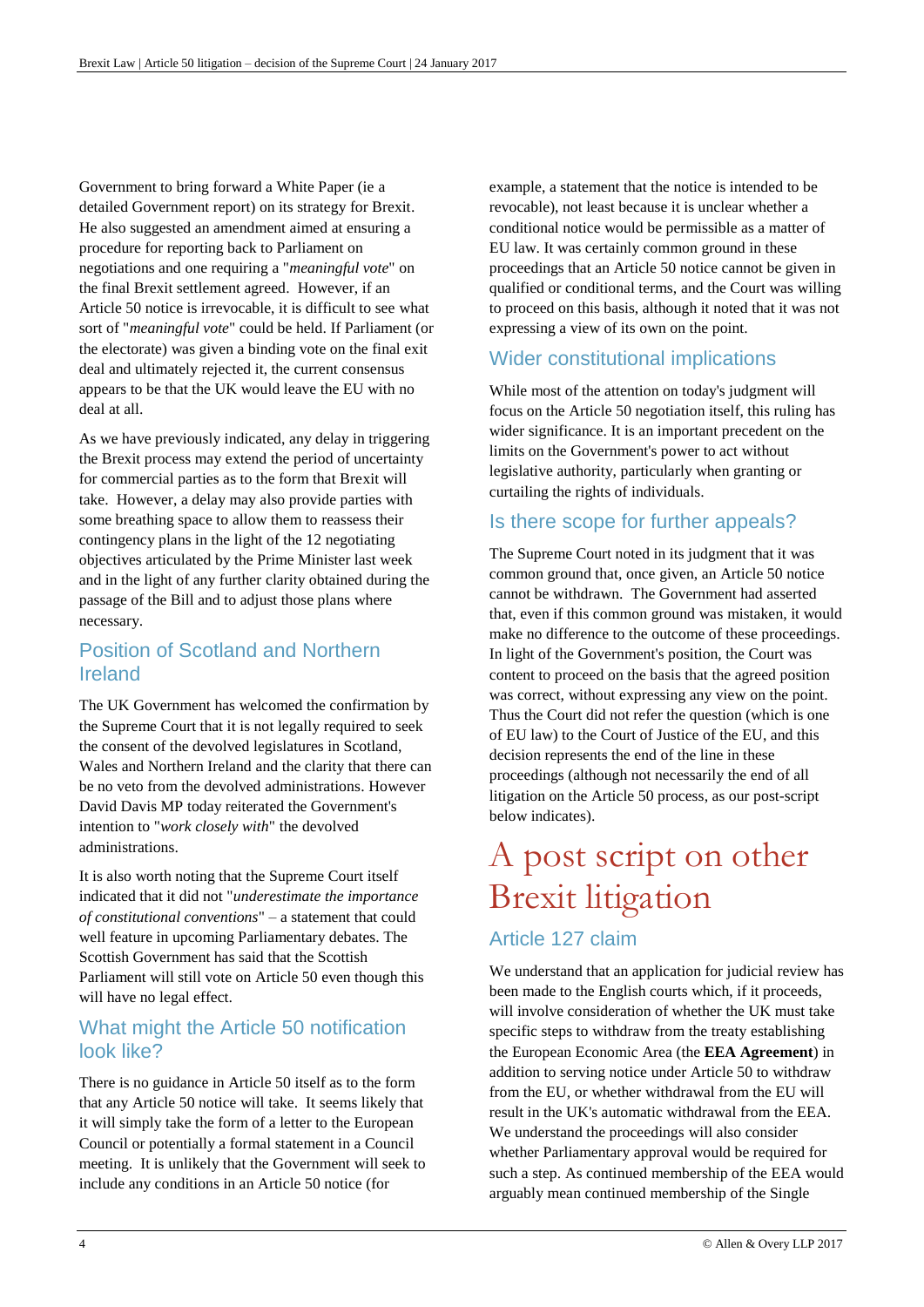Market, this is in theory an important question, in particular given the Prime Minister's confirmation in her recent speech that the Government does not intend to seek to negotiate continued UK participation in the Single Market.

It is unclear at this stage whether, in light of today's decision, the Government will seek Parliamentary approval for a withdrawal from the EEA at the same time as seeking approval in relation to its withdrawal from the EU in order to circumvent the legal issues raised in the Article 127 proceedings. However, if it does it may face opposition from MPs taking the position that, although the referendum may have

provided a mandate for withdrawal from the EU, it was completely silent on whether the UK should also leave the EEA.

#### Irish claim

We understand that separate proceedings may also be commenced shortly before the Irish courts which will consider the issue that the Supreme Court did not have to decide: whether an Article 50 notice can be revoked once served.

If this question were to go before the Court of Justice of the EU it could substantially change the dynamics of the UK's exit negotiations.